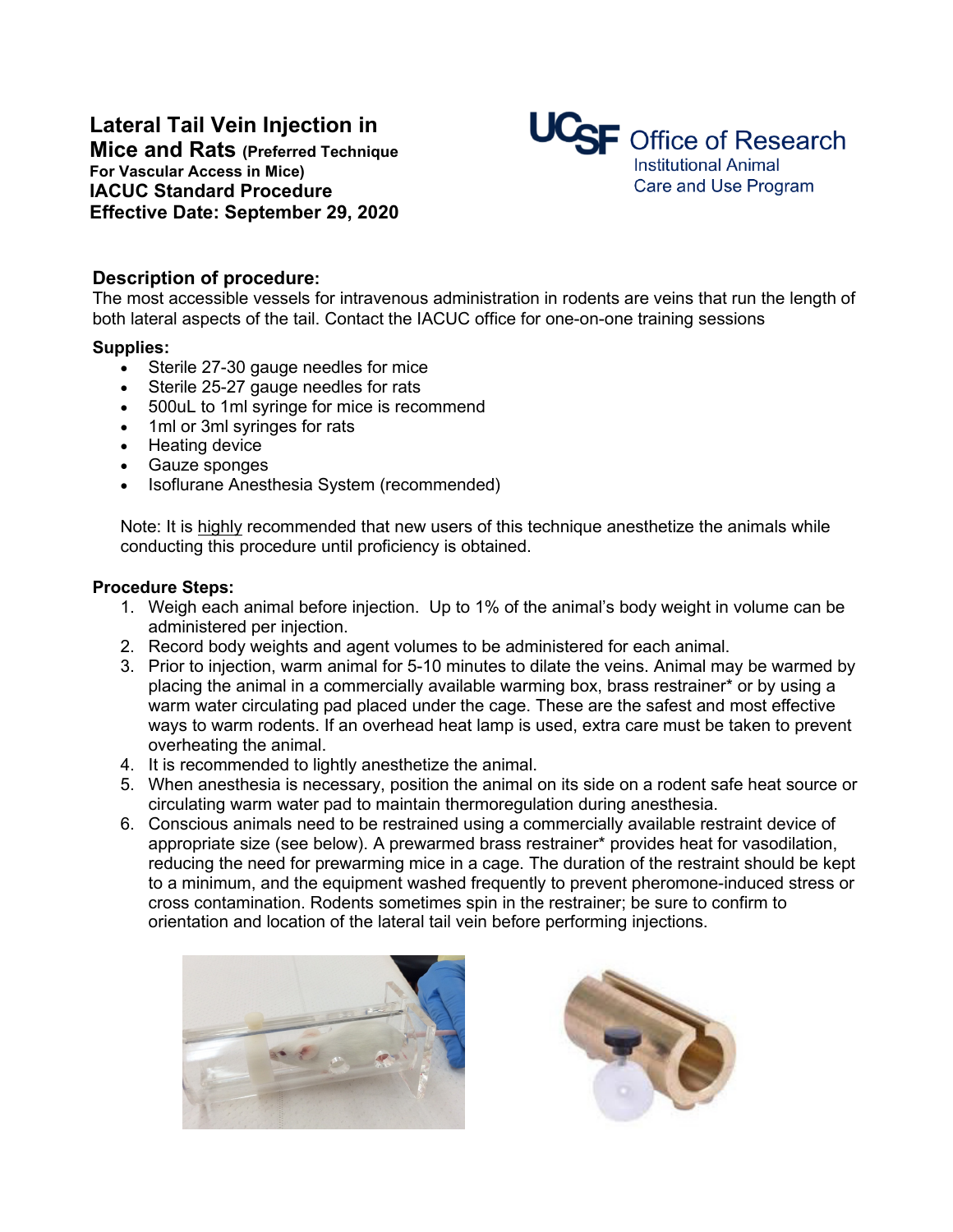- 7. Hold the syringe with the dominant hand near the bottom so that the remaining fingers are near the plunger and can easily push the agent into the vessel without disrupting the needle in the vein.
- 8. Syringes should be prepped with no air bubbles. One syringe and needle are recommended per mouse/rat. Needles should be sharp and replaced after two attempts. Insert the needle (small gauge, 27-30 for mice and 25-27 for rats), bevel up, into the vein towards the direction of the head. Keep the needle and syringe parallel to the tail. Aspiration is not advised as it may cause the vein to collapse, but a flash of blood in the hub of the needle may be seen when first placed. Proper placement may not be verifiable until injection occurs, but when placed correctly the needle should advance smoothly into the vein.
- 9. Slowly inject. If there is resistance and/or a blister or white area appears above the needle on the tail, the needle should be removed and re-inserted above the first site.
- 10. Remove the needle and apply gentle compression until bleeding has stopped.
- 11. If the animal was anesthetized, monitor the animal during the recovery process.
- 12. Return animals to their cage and observe to make sure that bleeding has not resumed.

**Note:** With brown or black mice and rats, an additional light source may be necessary to aid in visualizing the tail veins. Rats have scales making the vein difficult to see, especially in older adults. The scales are removed by gently cleaning the tail with a saline or chlorhexidine solution making the veins more apparent- wipe in the direction of the scales to avoid irritation to the tail.

**Mouse:** Grasp the tail at mid-length or at the distal (further down the tail) end. The index and middle fingers of the non-dominant hand are placed around the tail above where the needle will be inserted (digital pressure will act as a tourniquet). The lower part of the tail is held between the thumb and ring finger below the injection site. Put slight tension on the tail by applying pressure with both sets of fingers. Needle should enter the vein at a shallow depth, keeping syringe and needle parallel to tail. Release pressure to the proximal fingers before administering the agent into the vein. No resistance should be felt when depressing the plunger.

**Note:** With mice, elevating the animal about 4-6 inches off the table may be helpful with keeping the needle and syringe parallel to the vein.



**Rats:** A tourniquet is used to constrict the vein to allow visualization and access to the vein for injection mid-length or at the distal (further down the tail) end. A tourniquet is made with a rubber band wrapped around the top of the tail and held together firmly with a hemostat. The tourniquet is released before the agent is administered into the vein.